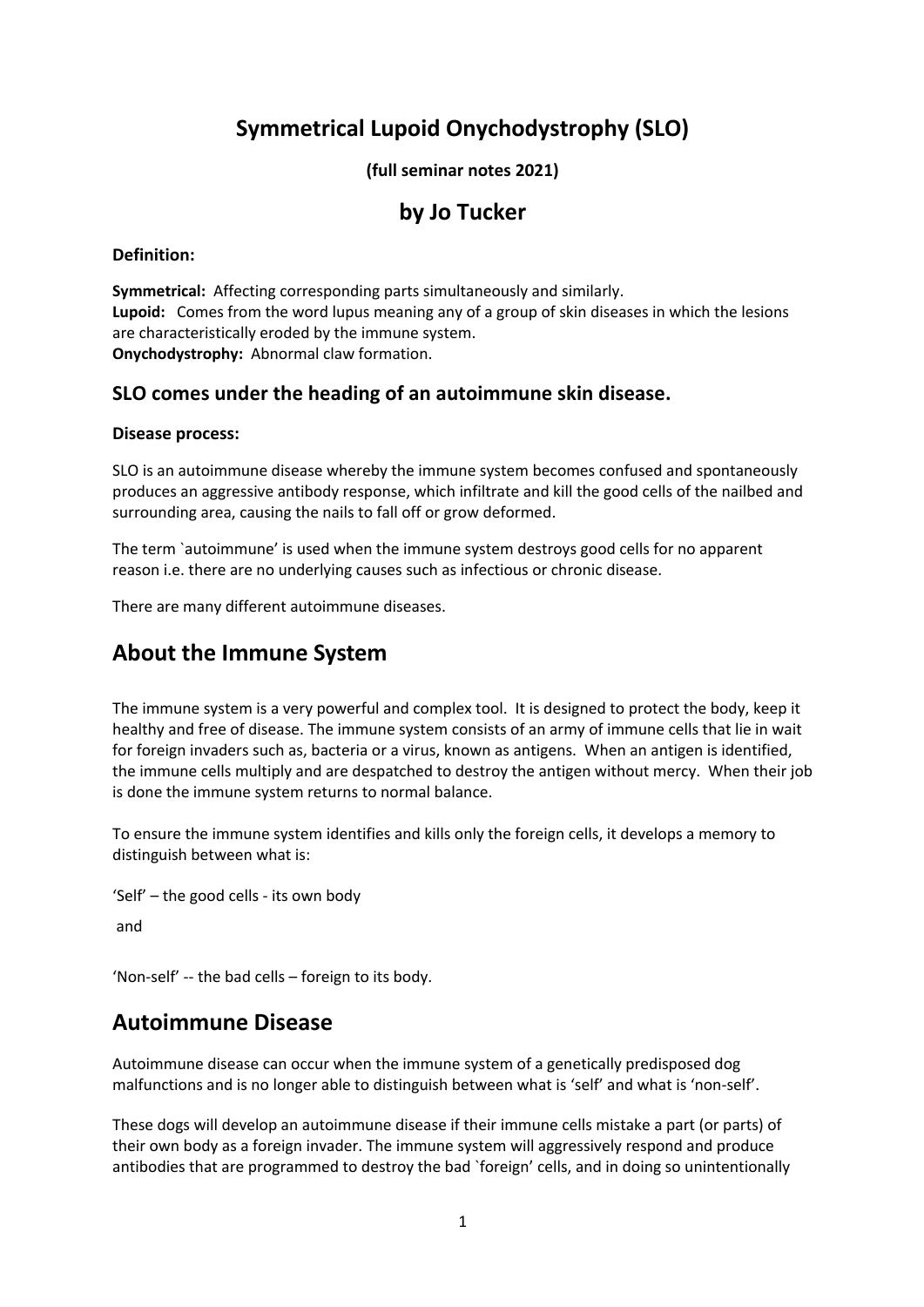destroys the good `self' cells, resulting in a primary autoimmune disease. It is clearly a case of mistaken identity.

For this breakdown in the system to occur the dog has to have a genetic predisposition. This concealed predisposition is undetectable until an autoimmune disease occurs.

### **Genetics**

A dog that develops an autoimmune disease has inherited these damaging genes from both parents. The mode of inheritance is known to be complicated, with several genes involved. This is often referred to as a polygenic inheritance. Although both parents carry the genes responsible, and it is known to run in families, this does not necessarily mean that if one dog in a litter gets an autoimmune disease the others will follow. Also, it is not known why dogs develop a specific autoimmune disease, or in some cases develop more than one. It may be due to the combination of inherited genes (or lack of them), different environmental influences, or a particular set of untimely circumstances that triggers specific diseases in a predisposed dog.

It is unfortunate that currently, there are no DNA tests available to identify the dogs who are genetically predisposed to autoimmunity, or `carriers' or genetically `clear' dogs. This means that dogs with a genetic predisposition can only be retrospectively identified after a diagnosis of an autoimmune disease, because prior to this they will appear relatively normal. A confirmed diagnosis identifies both parents to be at least `carriers' of autoimmune disease, but they may go on to develop an autoimmune disease if they carry a full quota of deleterious genes.

### **Age**

Autoimmune disease is more likely to occur in young to middle aged dogs, but occasionally dogs as old as 16, have been known to develop an autoimmune disease.

### **Gender**

Both male and females are affected however, it is thought that young females seem to be more prone - and this probably due to hormonal influences. Hormones can be a major trigger factor for autoimmune disease in the dog.

### **Triggers**

It has already been stated that a genetic predisposition is required for a dog to develop an autoimmune disease, but that's not all as it has to encounter a `trigger' to generate an immune response and, in so doing, the malfunctioning immune system produces auto-antibodies that are programmed to destroy its own cells.

### **So, what are trigger factors?**

Anything within a dog's environment that may challenge their immune system can be a potential trigger. A dog that develops an autoimmune disease may have encountered the same trigger factor before with no detrimental effect, but for some unknown reason, on this occasion it has caused the immune system to malfunction resulting in the dog developing an autoimmune disease.

### **Possible trigger factors are:**

- 1. Stress eg., fireworks, thunderstorms, separation anxiety, whelping, hormones etc.
- 2. Viral or bacterial infection.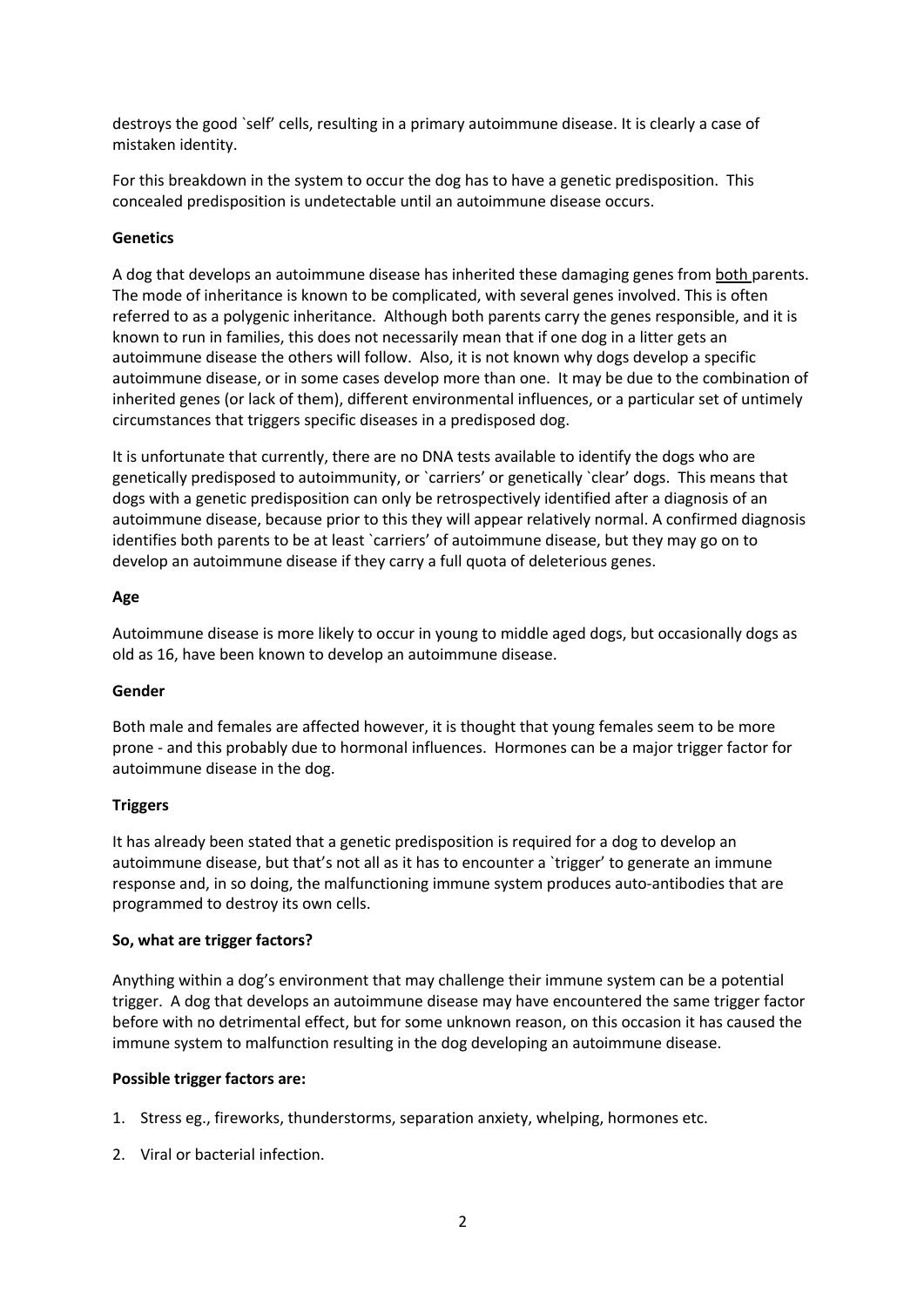3. Adverse reaction to chemicals, drugs or vaccines.

# **SLO**

SLO can be **`primary'**, meaning it can occur in isolation, or it can be **`secondary'** to another autoimmune disease such as, pemphigus skin disease; or SLE, a multi-systemic autoimmune disease which is far more serious, but thankfully, uncommon.

Unlike some other autoimmune diseases, primary SLO is not life threatening but it is a very painful and miserable condition until the correct treatment is well under way. Primary SLO involves the nails and surrounding area of the feet only. Multiple nails on different feet are always affected, but this can take several weeks or even months to fully develop.

A dog with secondary SLO will show other signs of being unwell eg., footpads and other areas of skin affected, very high temperature, lameness, anaemia etc......

Nail problems have been a concern to dog owners and breeders for decades. This condition was always referred to as a `nail bed infection'. However, it was not until 1997, following an article written by a veterinary dermatologist and published in the Southern Counties Bearded Collie Club's magazine `*Beardie Times*', that owners started to worry that this might have a genetic link. The article suggested SLO was not an infection but an autoimmune disease, and this has subsequently been confirmed by various studies.

# **Alternative Diagnoses**

In addition to SLO being linked to other autoimmune diseases, various nail disorders can also be caused by:

- Trauma (very unlikely to involve nails on different feet)
- Infection bacterial, fungal (again, very unlikely that all nails are involved)
- Endocrine problems: (eg., resulting from an underactive thyroid or Cushing's syndrome)
- Nutritional causes

# **Clinical signs of SLO can include:**

- Lameness, swollen toes.
- Loss or partial loss of nails, licking of feet.
- Bleeding and/or discharge from the nail or surrounding skin.
- Deformity caused by abnormal growth.
- Secondary infection.
- The dog is generally well, but might be miserable and depressed due to the pain.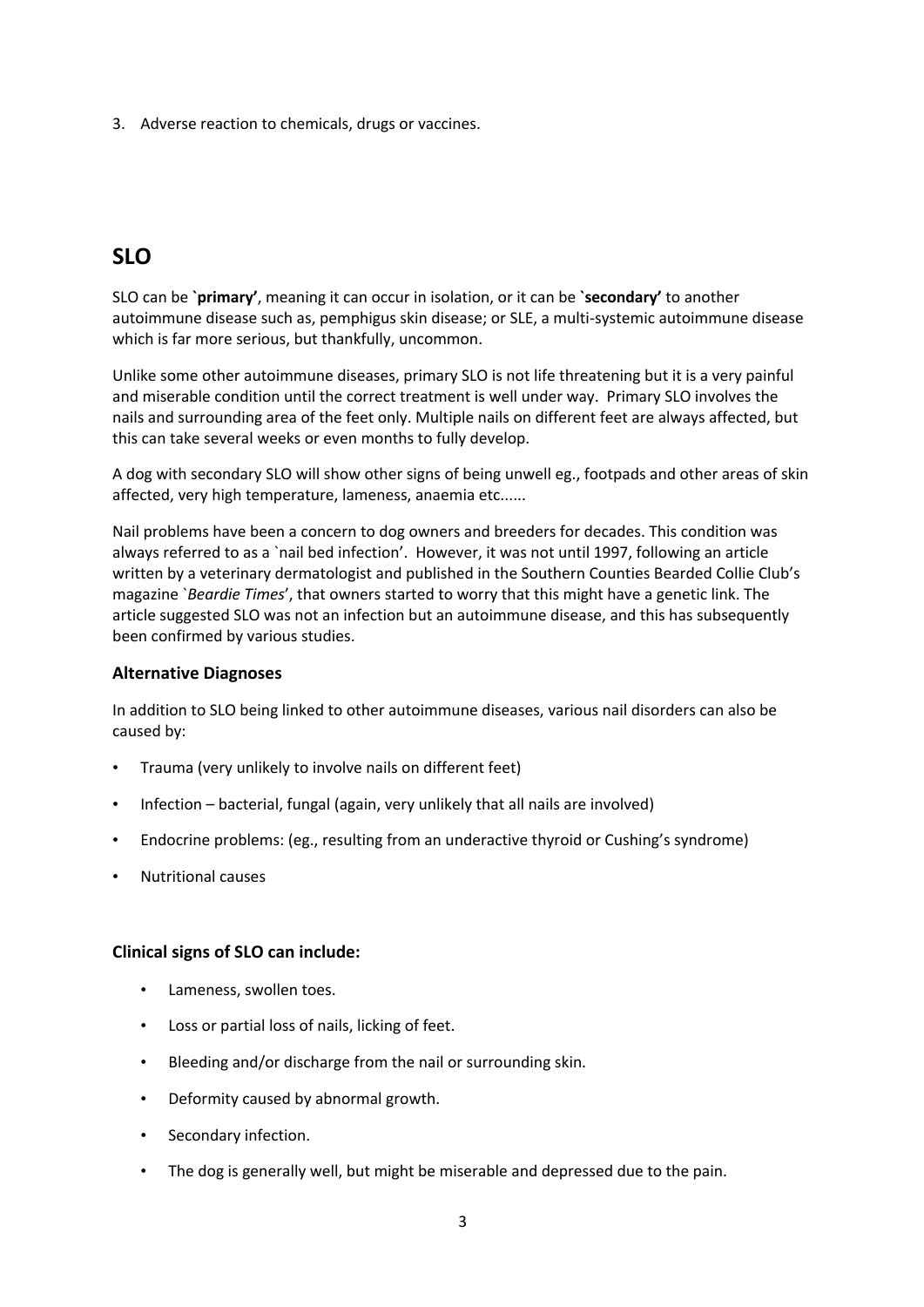The disease is progressive and it can take months before all nails are affected. Blood tests will be unremarkable, but a full blood test is advisable to first rule out the possibility of an underlying disease.

# **Wrong Diagnosis**

Initially, only one or two nails might be affected. It is therefore common, and not unreasonable, for a vet to assume a diagnosis of bacterial or fungal infection and treat accordingly. Treatment can go on for several months before both the vet and owner realise that it is not working.

The longer SLO is left without appropriate treatment, the more nails become affected. Secondary infection is very likely because the feet are in contact with the ground and the dog will naturally lick his sore feet which may also cause infection.

## **Clinical Signs**

If your dog has a nail problem, the first thing you may notice is when he cries out in pain and limps, or licks his foot. Also, nails can bleed profusely and this can be quite alarming to start with. It would be natural to think that he has caught his nail on something that has caused it to bleed. It is probably not until a second or third nail breaks that you might start to wonder if this is more than just accidental damage to a couple of broken nails. Of course, one lost nail may be due to trauma or even an infection, but if the problem extends to other nails on different feet - then it is likely to be SLO.

## **Diagnosis**

A diagnosis of SLO can only be confirmed by the amputation of the first digit of a preferably, nonweight bearing toe (the third phalanx) or the complete removal of an affected dew claw. This enables the pathologist to identify infiltrating immune cells (principally from the coronary band at the base of the nail which is buried deep beneath the skin) and confirm the diagnosis.

The complete removal of an affected dew claw is preferable as it has much less impact on the dog and it minimises post-surgical pain, management and trauma. A punch biopsy is not recommended as it is difficult to perform and rarely gives conclusive results. Nails that have previously broken off are of no diagnostic value at all.

# **Presumptive Diagnosis**

A confirmed diagnosis of SLO is valuable information for the vet, owner and the breed. However, if the amputation of the end of a toe, or total removal of a dew claw, is not something you want to put your dog through and you would rather consider and accept the overwhelming clinical signs and treat speculatively for SLO, then the following observations are important to recognise:

- SLO is the most common cause of symmetrical nail disease in dogs.
- Family history, age of dog and known breed predisposition.
- Loss of nails on multiple digits, without evidence of systemic disease, is distinctively characteristic of SLO.
- SLO is progressive. Initially, only one or two nails are affected. Consider SLO if further nails become damaged, despite the dog receiving prolonged antibiotic therapy and other supportive treatment?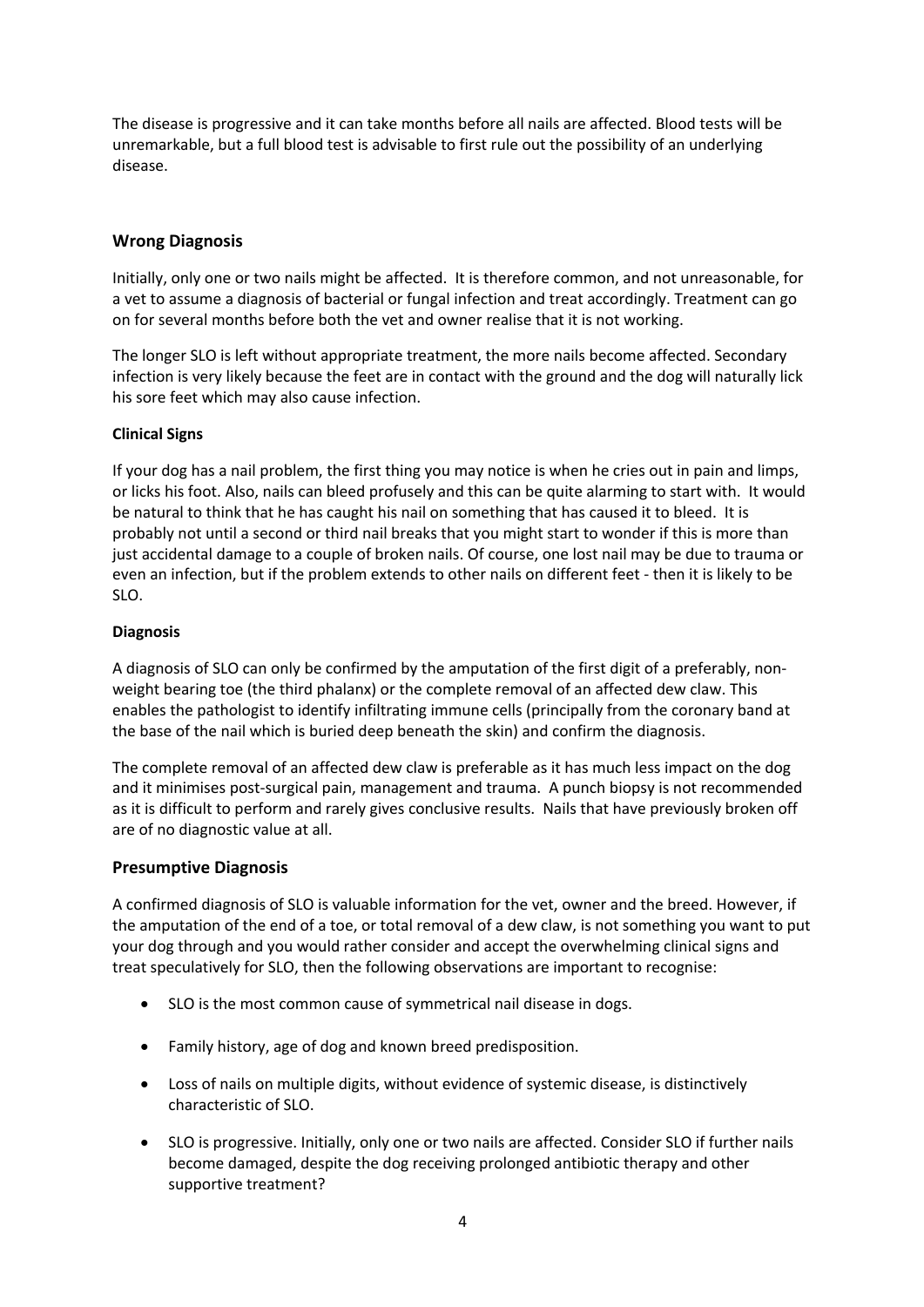• Signs of improvement after correct treatment has started.

# **How do you control the immune system and get it to behave normally again?**

Drugs are used to significantly suppress or regulate the immune system in order to stop the destruction and allow the body to heal and work normally again. When clinical improvement is seen, the drugs are reduced over a period of time, slowly releasing the immune system back to normal function and hopefully, achieving a state of remission.

There is no cure for autoimmune disease but long term, remission can be achieved. Some dogs will stay in remission without drugs, but others need a low maintenance dose for life.

Dogs may have an autoimmune disease only once and never get it again but there is always a possibility that a predisposed dog could relapse or get another autoimmune disease at a later date.

# **Treatment Options for Autoimmune Skin Disease**

Fortunately, there are different treatment options for autoimmune skin diseases and as primary SLO is not life threatening, the most popular treatment seems to be with either Doxycycline, Tetracycline or Minocycline, with Niacinamide (Vitamin B3).

Doxycycline, Tetracycline and minocycline are from a group of antimicrobial drugs that come under the heading of Tetracyclines. There are over 6 different antimicrobials in this group but only tetracycline, doxycycline and minocycline are indicated in the treatment of SLO and other autoimmune skin disease.

Doxycycline, Tetracycline and minocycline are antibiotics which also have anti-inflammatory properties and suppress antibody production. They are immunomodulating drugs, meaning that they have the ability to adjust the immune response to a desired level. They are known as 'steroid sparing' meaning that the molecular effect is similar to using steroids.

An antibiotic in this class of Tetracyclines, commonly used in veterinary medicine, is Oxytetracycline but it does not have the same properties as those listed above, and is not indicated for the treatment of autoimmune skin disease.

Niacinamide works with Doxycycline, Tetracycline or Minocycline to further suppress antibody production and provide additional anti-inflammatory and immunomodulatory effects.

# **Important Notes:**

1. *Tetracycline should be used with caution in dogs with renal impairment as it is eliminated from the body via the glomerula filtration and a build-up of the drug can occur if used for prolonged periods. If it is necessary to give a dog with renal impairment Tetracycline the dose should be lower than recommended, but a lower dose may not address the problem of SLO, and also the treatment is likely to be for many months at least. However, Doxycycline is excreted in the faeces and does not*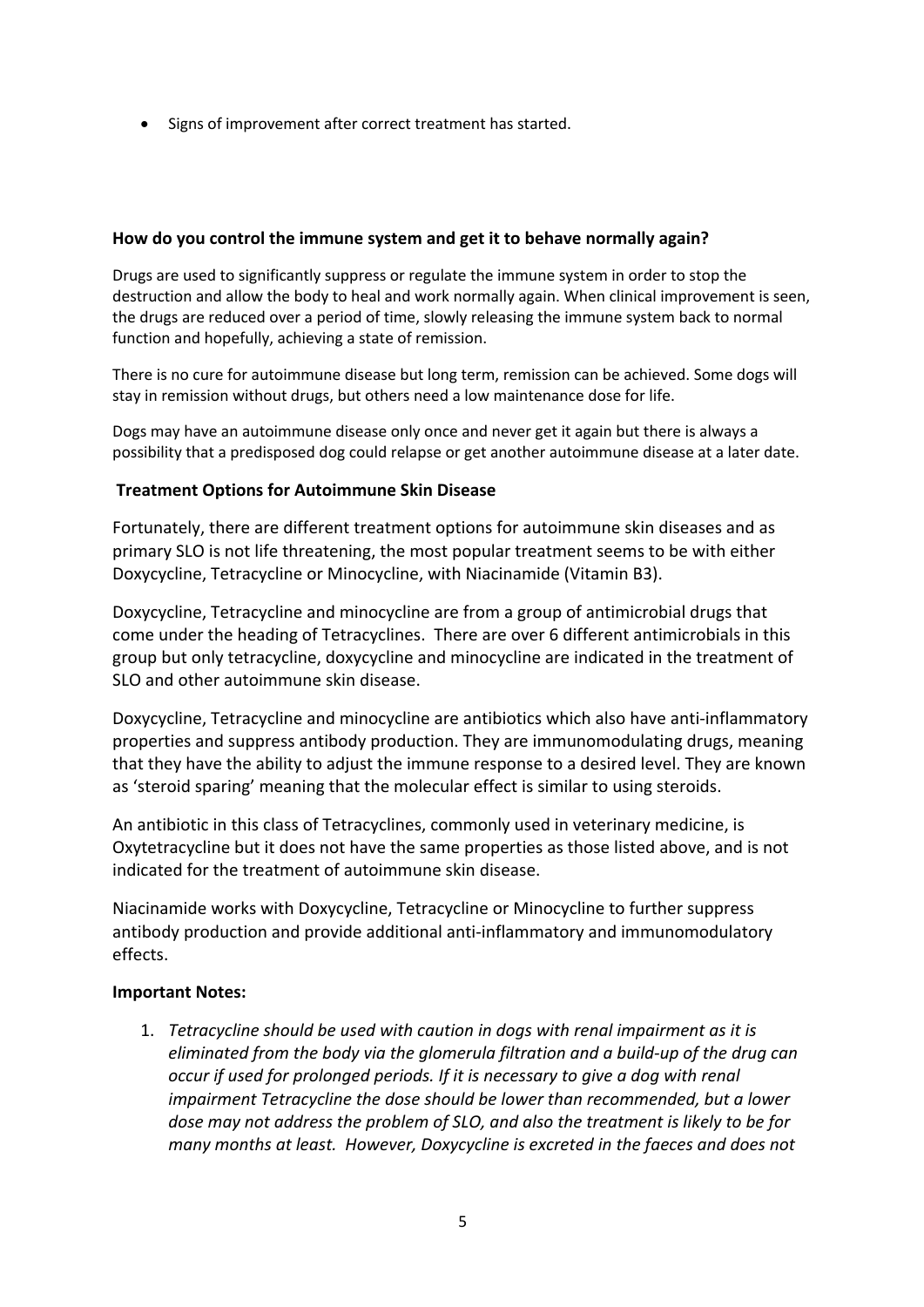*affect renal function and can be used for animals with renal insufficiency. (Plumb's Veterinary Drug Handbook)*

2. *Niacinamide is also known as nicotinamide but it must not be confused with, Nicotinic Acid, (Niacin). Although Niacin acts identically as a vitamin, it increases the blood flow and blood pressure, and should not be used for the treatment of SLO. See this link:*

https://niacinreviews.com/difference-niacin-niacinamide-non-flushing-vs-flushing/

If you are in doubt as to which product to buy, look for niacinamide or nicotinamide 'Non-flush' label.

# **Recovery:**

Unfortunately, it will take 1-3 months before any positive results are seen (although duration of treatment is much longer, probably 6-12 months on a reducing dose regimen) but, in spite of this, it does seem to be the treatment of choice for SLO as it is effective and usually well tolerated - and it avoids the use of steroids and other stronger drugs. Most dogs do very well on this treatment regimen. When good clinical improvement is seen the drugs can be gradually reduced and the dog weaned off medication over a period of many months, or remain on a low maintenance dose.

# **Dose: Tetracycline with Niacinamide**

*\*Ref: Plumb's Veterinary Drug Handbook Eighth Edition.*

*\*Dogs weighing less than 5kg : 100mg niacinamide, 3 times a day.*

*\*Dogs less than 10kg : 250mg each Tetracycline and niacinamide three times a day.*

*\*Dogs more than 10kg : 500mg each Tetracycline and niacinamide three times a day.*

*Give three times a day until improvement is seen, 3-6 months. Then give twice a day for 2 months, then once a day for maintenance. (Manual of skin Diseases of the Cat and Dog 2nd Edition, By Sue Paterson).*

**Note:** *Food or dairy products can significantly reduce (up to 50% or more) the amount of Tetracycline absorbed. Avoid giving oral tetracycline within 1-2 hours of feeding or giving milk or dairy products.*

# **Doxycycline with Niacinamide**

Historically the use of doxycycline, instead of Tetracycline, for autoimmune skin disease was much more convenient because unlike tetracycline, dairy products do not affect its absorption and the recommended dose was 5mg/kg/**once a day (Plumb's Veterinary Drug Handbook, Fifth Edition).** 

The new **\*Plumb's Veterinary Drug Handbook, Eighth Edition,** recommends the dosage as:

\***Doxycycline:** Consider 5-10mg/kg/twice daily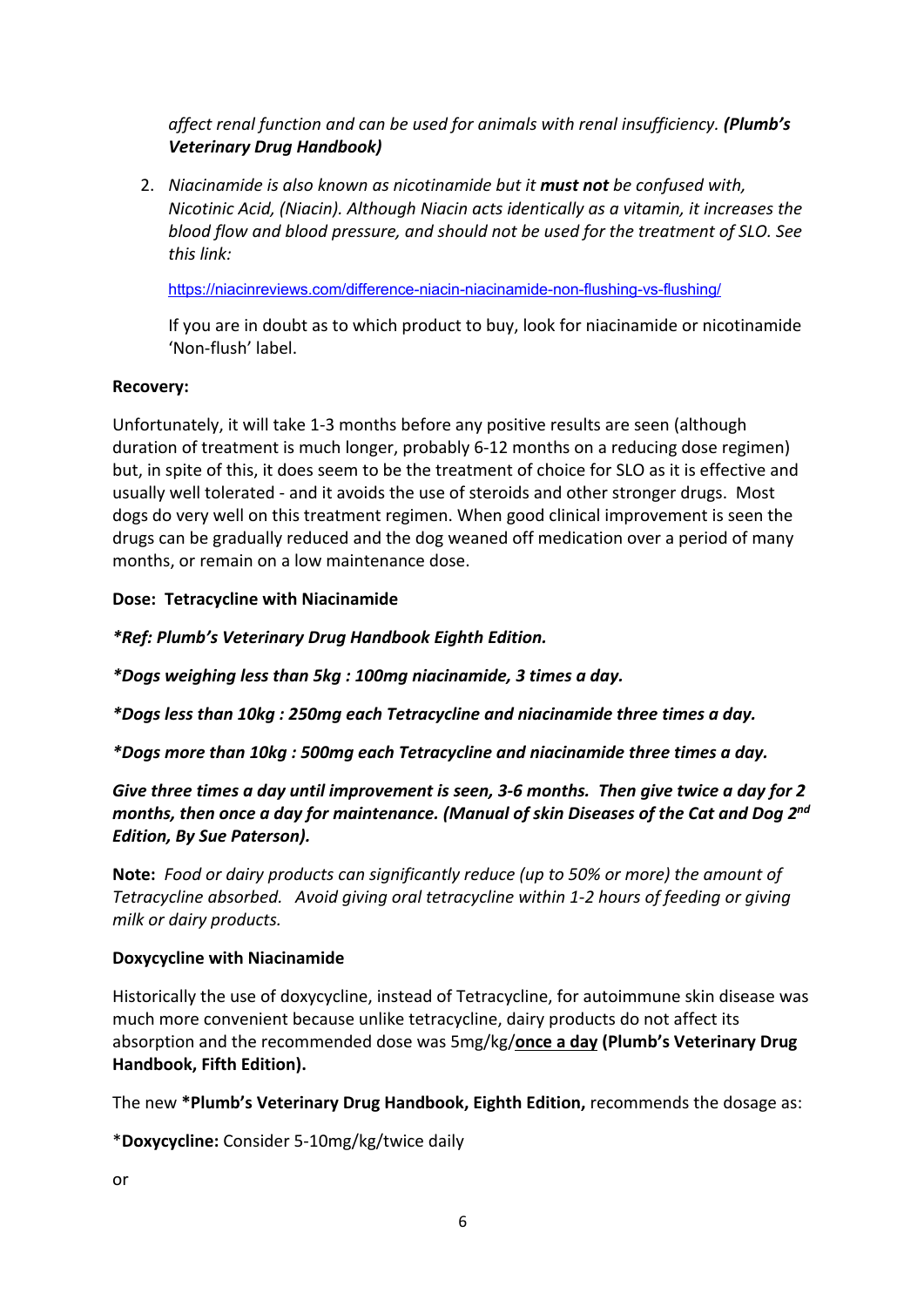**\*Minocycline** - Consider 7.5mg/kg twice daily

**The dose of Niacinamide (see above) is the same regardless of which combination drug is used.** 

*\*Tetracycline – avoid giving drug orally within 1-2 hours of feeding, giving milk or other dairy products.*

*\*Doxycycline and Minocycline – Oral doxycycline and minocycline can be given without regard to feeding. Milk or other dairy products do not significantly alter the amount of doxycycline or minocycline absorbed. Do not give as a dry pill. Give with a moist treat or small amount of liquid to be sure that it reaches the stomach.*

*\*Do not give multivitamins, calcium supplements, antacids, or laxatives within 2 hours before or after giving doxycycline. These products can reduce the drug's effectiveness.*

# *\*Ref: Plumb's Veterinary Drug Handbook Eighth Edition*

**Note:** I have known numerous SLO dogs to achieve remission on Doxycycline: 5mg/kg/once a day but referencing both of these recommendations gives the vet licence to adjust the dosage if necessary.

Tetracycline or Doxycycline is usually well tolerated however, some dogs exhibit signs of nausea, vomiting or diarrhoea at the start of treatment, if this happens reduce the dose for a week or so and gradually increase to full dose.

# **Steroids**

Steroids are life-saving and work like a miracle drug at times. However, if the autoimmune disease is not life threatening, and there is an effective, alternative treatment with less side effects, then it is always worth trying other treatment options before using high doses of steroids and other more potent and expensive drugs. If you and your vet choose steroids to treat your dog's SLO you may see quicker results because the effect of steroids on the immune system is rapid. However, there are numerous side effects and these must be expected.

Steroids suppress the immune system in order to stop the destruction. The dose of steroids has to be high and `immunosuppressive', anything less and the treatment may not work and remission will not be achieved. Over a period of months, the dose is gradually reduced.

# **Example: Immunosuppressive Protocol for Oral Prednisolone in the Dog.**

*Note: The following protocol is excellent and can be used as a guide.*

# *Prednisolone 1-2mg/kg/12hrs – starting at the lowest dose and gradually reducing dose over a period of months.*

**Reducing Protocol:** *With kind permission of Prof. M J Day*

# *This example is based on a dog receiving an induction dose of 1.0mg/kg/q12hrs*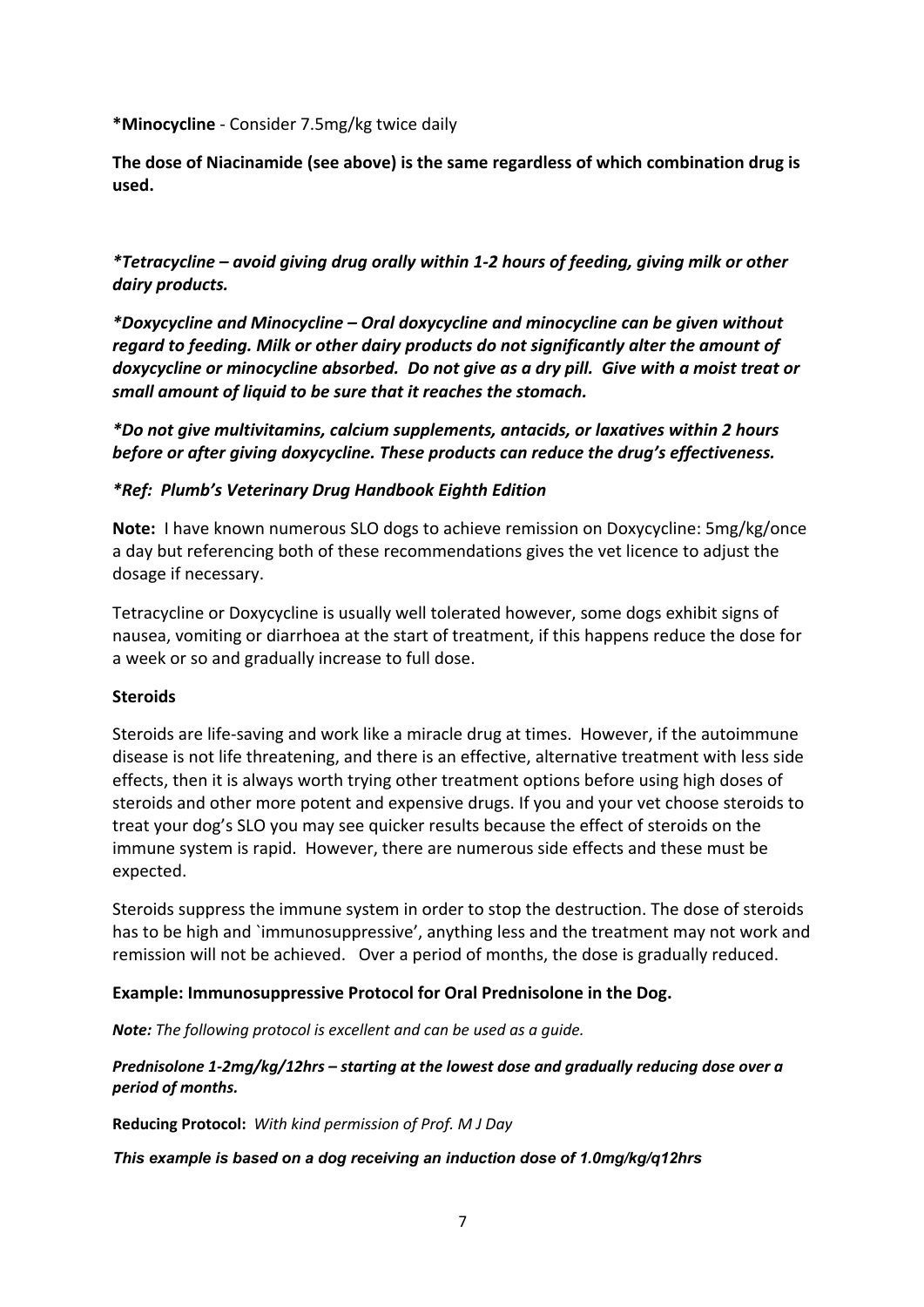#### *Dose Duration (based on clinical effect)*

| $1.0$ mg/kg/q12h                | $10-28$ days     |
|---------------------------------|------------------|
| $0.75$ mg/kg/q12h               | 10-28 days       |
| $0.5$ mg/kg/q12h                | 10-28 days       |
| $0.25$ mg/kg/q12h               | 10-28 days       |
| $0.25$ mg/kg/q24h               | 10-28 days       |
| 0.25-0.5mg/kg/ Every other day  | at least 21 days |
| 0.25-0.5 mg/kg/ Every third day | at least 21 days |

**Ref:** *Clinical Immunology of the Dog & Cat by Michael J Day BSc, BVMS (Hons), PhD, DSc, DiplECVP, FASM, FRCPath, FRCVS – Professor of Veterinary Pathology, University of Bristol, UK and WSAVA - Chairman of Scientific Advisory Committee*

**Note**: Steroids can cause an excess of stomach acid so, as a precaution, giving something to protect the stomach, such as Antepsin, Omeprazole or Ranitidine in addition to steroid treatment, is prudent. Dogs treated with steroids without a gastroprotectant may develop stomach ulcers and all the problems associated with this avoidable complication.

The extensive side effects of steroids should be carefully considered when deciding on a treatment for SLO. I am not going expand on what to expect when your dog is on immunosuppressive doses of steroids, or the side effects of using steroids, but if you do decide to go down the steroid route and would like to have more information or clarification, please contact me directly.

# **Other drug options, if your initial choice doesn't work, can include:**

(Chlorambocyl, Gold salts, Pentoxifylline, Retinoids, Azathioprine, Atopica)

- **Pain Relief** especially in the early stages or after surgery may be necessary, eg. Tramadol.
- **Essential Fatty Acids (EFA's)** are given in therapeutic doses, regardless of which primary treatment regime is used. High doses of EFA's play an `active' role in the treatment of skin diseases and should be included in the treatment regimen and in low maintenance doses after remission. EFA's are known to be `steroid sparing' in high doses. This means that they have anti-inflammatory properties which may ultimately, lead to a lower dose of steroids being used and this is especially useful in dogs that remain dependant on steroids. However it is not easy to find a specified dose that is consistently used. Examples below:

# **EFA Ratio/Supplements**

The 'therapeutic' dose of recommended supplements, in the treatment of autoimmune skin disease, often varies from one clinician to another. Below are some examples with their references.

**Quote:** *"Research is being performed to determine the optimal ratio of omega-6 to omega-3 fatty acids that should be consumed. Previously, it was thought that the ratio should be approximately 15:1. Current recommendations are for ratios of 10:1 to 5:1." (Omega fatty Acids: sources, Effects, and Therapeutic uses in Dogs, Veterinary Services Department, Drs Foster & Smith, Inc. Holly Nash, DVM, MS)*

### **Example Therapeutic Dose: Essential Fatty Acids**

**Quote:** "Effect appears to be dose related and optimum doses and the most effective combinations of these oils have not yet been determined. Daily doses of *Evening Primrose oil 172mg/kg/day, and*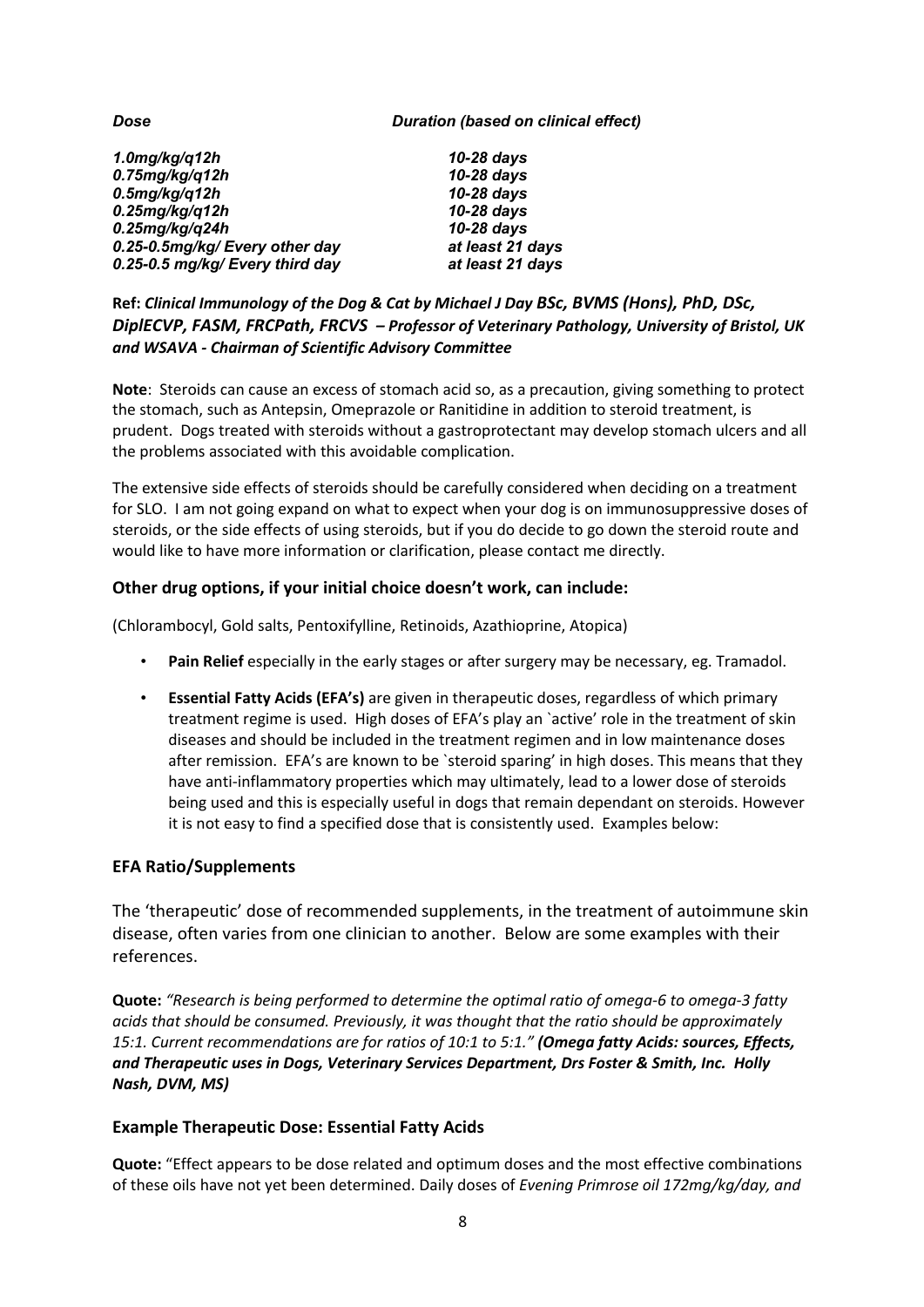# *Fish oil @ 44mg/kg/day,* have been used in dogs over a one year period without ill effects". *(Ref: The Veterinary Formulary by Yolande M Bishop)*

• EFA dose should start at a high level until a response is seen. This can take up to 12 weeks. EFA's can cause loose stools. If this occurs, start on a lower dose and build up to the highest dose over a couple of weeks. Avoid using Evening Primrose Oil in dogs with epilepsy. Always follow manufacturer's dosing recommendations.

## **Manual of Skin Diseases of the Dog and Cat by Sue Paterson – Drug therapies for onychodystrophy**

| <b>Essential Fatty Acid</b> | Dosage differs with individuals |
|-----------------------------|---------------------------------|
|                             | $EPA$ 400mg/10kg                |
|                             | GLA 100mg/10kg                  |
| <b>Biotin</b>               | 2.5 mg/dog once a day           |

- **Natural Vitamin E** *(400-800iu/12hrs)* encourages new cell growth. *(Ref: Clinical Immunology of the Dog and Cat by Michael J Day).*
- **Chinese herbs** are also noted as being effective but the owner should consult a vet who practices in natural treatments.

# **Biotin** *(5mg/kg/day: Ref: Muller, Kirks Small Animal Dermatology)*

• Improves the quality of the nails but it can be difficult to obtain. Some dogs with SLO have shown to be deficient in biotin. This may be due to their diet. Foods with a relatively high biotin content include cooked eggs, liver, chicken livers, kidneys, some vegetables eg., boiled broad beans, raw or canned tomatoes, raw cauliflower, dried skimmed or whole milk, fresh milk, bran, yeast and raw egg yolk.

**Note:** Do not give raw egg white as it contains a substance called avidin which binds to biotin and prevents its absorption. This does not apply to cooked egg whites as the cooking process deactivates avidin.

- **Gelatin***e – 10 grains (one capsule) every 12 hours. Ref: Muller, Kirks Small Animal Dermatology.* Some owners give 1-2 cubes of jelly every day.
- **Good quality high protein diet** in case of nutritional deficiencies.
- **Antibiotics** if secondary infection is present
- **Topical acrylic nail cement** applied externally to permanent nail deformities, which suffer from re infection. Nails could be strengthened and protected by this application.

I have not known a dog to have external acrylic nail cement treatment but reference to this can be found in *Muller, Kirks Small Animal Dermatology*.

• **Removal of loose nails** Loose nails may have to be removed, usually under anaesthesia. As you can imagine, recovery from this procedure is likely to be very painful and prolonged, especially if nails on several different feet are affected. Clipping, cleansing, removal of the fractured portion of claws may be necessary even after treatment is well under way. Understandably, most dogs with SLO become very sensitive to their feet being touched.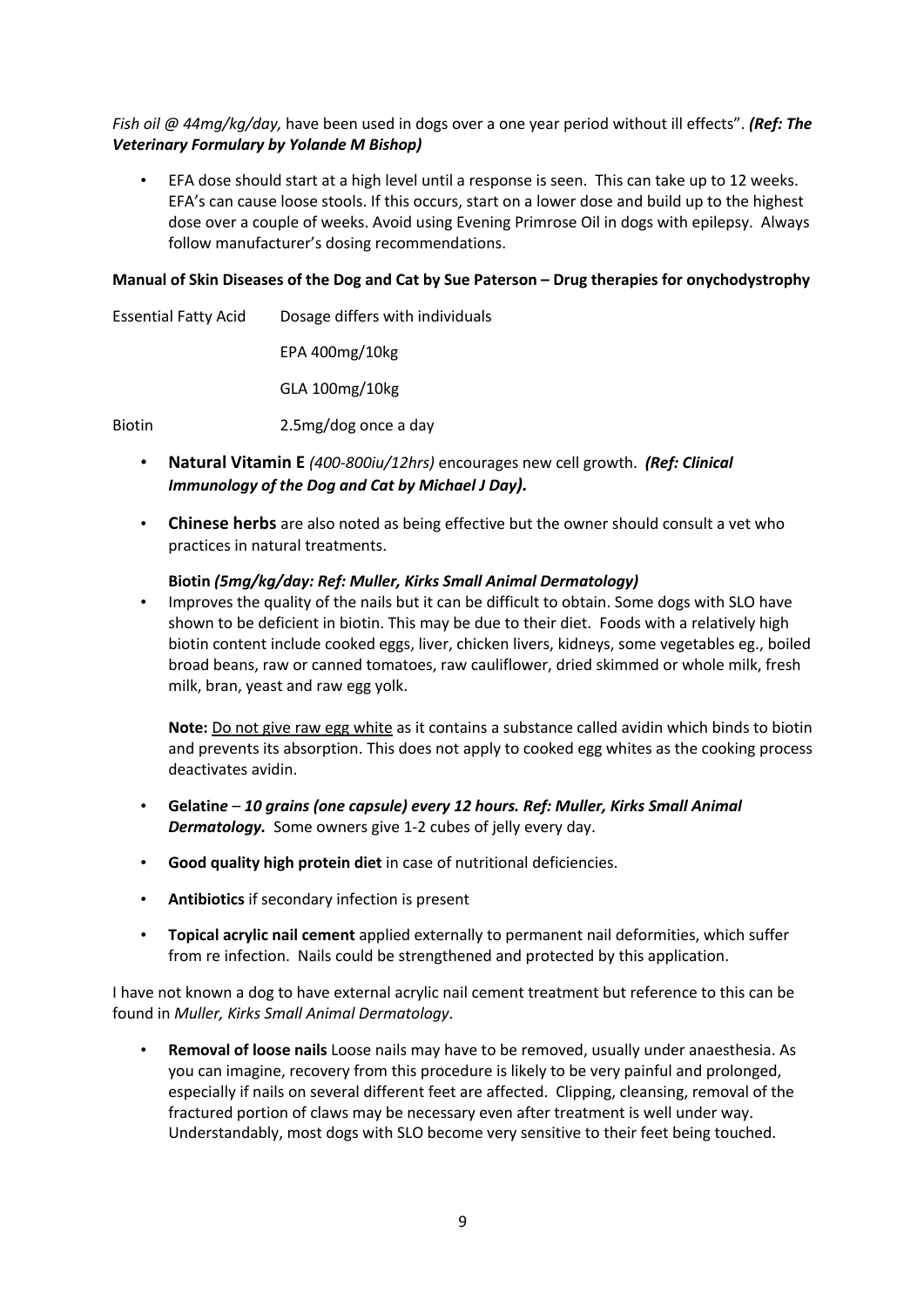- **Topical shampoos, Antiseptic soaks** (Salt or Epsom Salt foot baths, Hibiscrub etc.) Initially it may be necessary to bathe your dog's feet to keep them clean and to wash off the blood etc., but once they are dry and healing it seems better practice to try to keep their feet dry. Antiseptic soaks or salt soaks will help to soothe and clean. Epsom salt soaks are reported to be very soothing when the dog has pain. When the feet are sore and weeping, you can use socks and boots (or strong plastic bags tied with string) to offer protection when out walking. This will keep the feet clean, but do remove the boots when indoors otherwise the feet may become warm and sweaty which could set up more secondary infection and prolong the healing time. New nails should be kept short.
- **Nail Growth**

Normal nail growth is: 1.9mm per week. This is approximately 2.5cm (1 inch) in 13 weeks.

# **Management**

Regardless of which treatment you opt for, the damage already done to the nails within the nail bed will not repair or improve. Gradually, as the damaged nails emerge through the skin they may have to be surgically removed. Sometimes, if the nails are only deformed, and not split or fractured, they can be managed by keeping them short. Hopefully within a few months the new nails will emerge looking much healthier or at least, not broken or fractured, and the dog will be free of pain.

As a result of SLO, permanent nail bed damage sometimes occurs and your dog's nails may look a bit malformed but as long as your dog is in remission, they should not cause any pain or functional problems.

# **Recovery**

# **Doxycycline, Tetracycline or Minocycline with Niacinamide**

Recovery is slow especially if the treatment is with Doxycycline, Tetracycline or minocycline with Niacinamide. It is expected to take at least 6 weeks before improvement is seen. Although some owners have said that they have seen positive results within 4 weeks. If there are no signs of active disease the dose can be gradually reduced after 3-6 months. Dogs appear to tolerate this treatment very well without any obvious side effects.

If you notice any adverse effects, reduce the Niacinamide first, as this is more likely to cause a reaction than the Doxycycline, Tetracycline or minocycline *(Plumb's Veterinary Drug Handbook).*

# **Steroids**

Steroids are very powerful drugs. The immune destruction is halted within hours of starting treatment, but steroids cannot reduce the damage already done. Nails will slowly grow out from the nail bed and fracture or break off in the usual manner.

**Note:** It is extremely important that steroids are not stopped abruptly and a good reducing protocol is followed.

Generally, a dog with any autoimmune disease benefits from being treated promptly and correctly as clinical signs will get worse the longer treatment is delayed.

# **A more favourable outcome can be achieved if:**

• Diagnosed quickly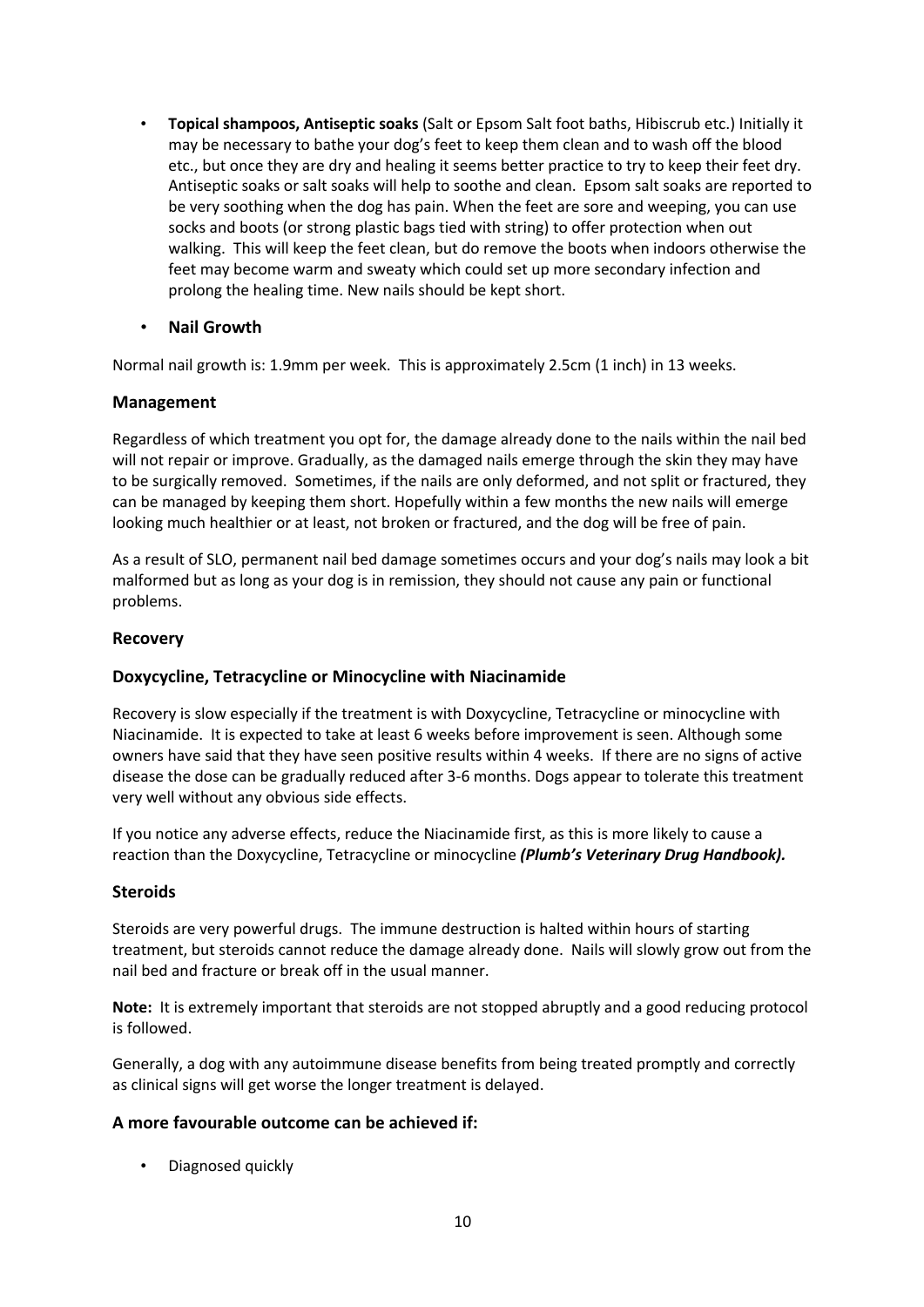- Treated correctly
- The best choice of drugs used
- Appropriate dose for the disease
- Given for the correct duration of time
- Correct protocol for weaning down drugs minimises side effects and optimises success of the drug regimen. This is very important when using prolonged, high doses of steroids.

## **Relapses**

Most dogs with SLO achieve long term remission, but relapses can occur. If the dog is in remission when a relapse occurs, then it is most likely that he has encountered another trigger factor. Treatment must begin again at the original dose.

If a relapse occurs whilst the dog is still on treatment, then it is possible that the dose of the drug had been lowered too quickly or the initial dose was not high enough to achieve remission. The treatment regimen must be reviewed, and if necessary, changed. Consider the possibility of an unidentified, underlying cause.

*Note: Anecdotal evidence suggests that subsequent relapses are not as bloody or as painful as at the initial onset of the disease.*

## **Autoimmune Disease - Working with your vet**

It must always be a consideration that some vets in general practice may not have the experience to recognise autoimmune diseases, or even know the correct treatment. Autoimmune diseases can mimic other more common conditions such as: infection, organ failure and even cancer. It is unreasonable to expect all vets in general practice to know all of the diseases different breeds are predisposed to. It is the owner's responsibility to be aware of the potential health problems within their dog's breed. Working together with your vet is essential and your `breed specific' knowledge may assist the vet in reaching a correct diagnosis with the minimum of delay*, and that may just make the difference!* If your dog is not improving and you have concerns about the treatment or management of your dog's condition – consult another vet or ask your vet for a referral to a specialist. This may sound obvious but it is very common for an owner to persevere with ineffective treatment for many months for fear of questioning their vet's diagnosis and treatment regimen.

### **Life after a diagnosis of SLO**

Yes, a good life can be expected, although it is hard to believe this at the beginning of treatment. You just have to be vigilant and aware of clinical signs so if a relapse occurs, prompt treatment will give the best results. Your aim is to achieve and maintain long term remission.

### **Jo Tucker**

email: cimda@aslog.co.uk

**Please Note: All information is provided for your assistance and reference purposes only and is not meant in any way to substitute advice or treatment from your veterinary surgeon.** 

### **References**

*Plumb's Veterinary Drug Handbook.*